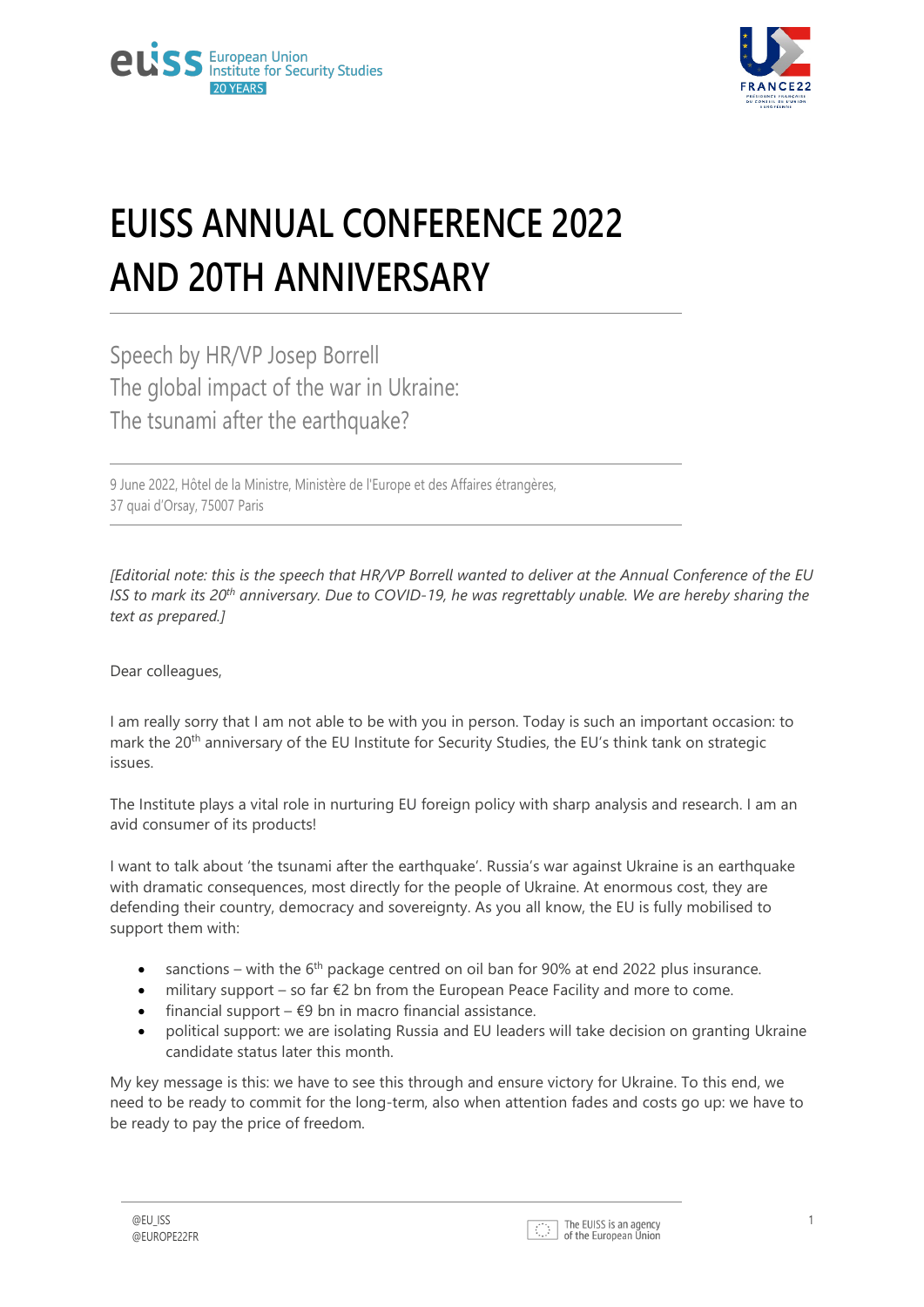The war is sending shockwaves to neighbouring countries: am sure Minister Nicu Popescu will set out what is at stake for Moldova.

But crucially, the war is also affecting people far away from the field of battle, with ripple effects throughout the world. Eventually these could create something of a tsunami at global scale.

Today I want to focus on these global ramifications. For the sake of argument I will group them into two broad categories or 'risk scenarios'. Not to make precise predictions but to think through some trends and policy choices.

Looked at through a geo-political lens, the war risks creating a bipolar world of permanent competition and even confrontation. Between the US, Europe and the like-minded on the one hand and Russia plus China on the other side. And with a group of hedgers and 'swing states' in the middle.

Rather than inter-dependence and globalisation bringing us together and creating 'one world ruled by global governance', we face growing fragmentation, where everything gets weaponised between rival blocs.

Multilateral cooperation risks getting even harder, to the point of paralysis, even on global threats and global commons like climate change, bio-diversity, the pandemic etc.

Using an economic perspective, the war risks creating a geo-economic storm. We already have a major food and energy crisis, plus rising inflation and lower growth. This could lead to a period of stagflation or even an outright recession, deepening global inequalities.

The backdrop and hence the capacity of governments to handle these economic waves, is conditioned by the still-lingering effects of the pandemic i.e. a lot of debt and no fiscal space.

As ever, economic tensions risk leading to political and security crises, radicalisation and uncontrolled migration – at Europe's border and further afield.

Let me say a bit more about each scenario, to sketch out briefly what each entails and what we can do about it.

\*\*\*

Russia's brutal violation of Ukraine's sovereignty is the latest case in point of a long-standing Russian campaign. At least since 2009 (the Georgia war), Putin has acted to undermine the European security order. What he has attacked is so fundamental for European security that he must fail in his war of choice.

But the ramifications are broader, indeed global. This war takes place against a backdrop of a wider revisionist effort of both Russia and China. What is at stake is the UN-mandated fundamental equality of states and respect for their sovereignty. Or, whether they succeed with their hierarchical worldview where big powers are entitled to historically justified 'spheres of influence'. As I said at the Munich Security Conference: their joint statement of 4 February and their 'no limits' partnership was, at heart, a revisionist manifesto.

We tend to focus more on the internal repression inside Russia. But in China too there is a clear process of centralisation underway, with less space for a plurality of views. And on the foreign policy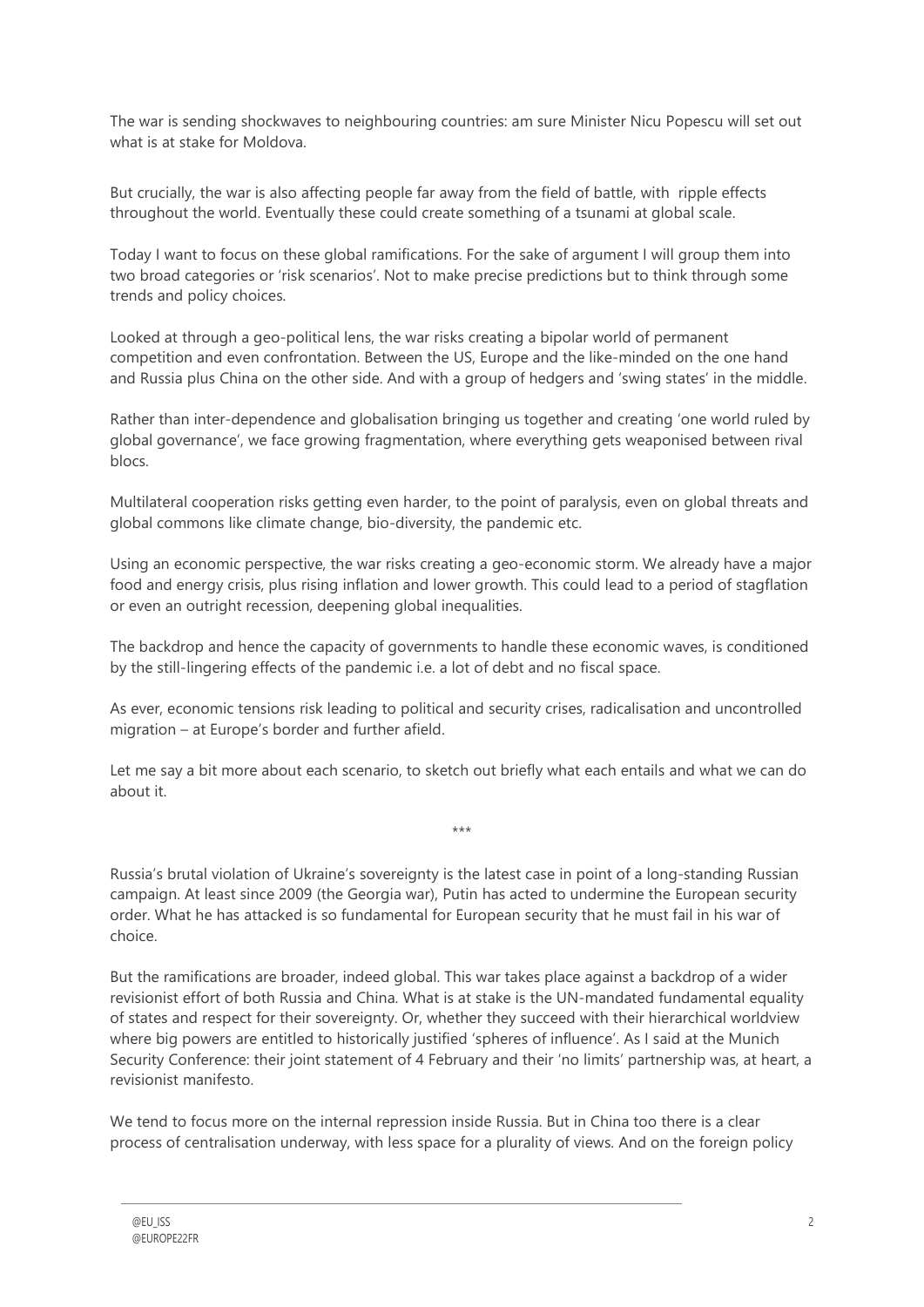front, key concepts such as 'peaceful rise and coexistence' are gradually giving way to attempts to redefine multilateralism and put China at the centre of geopolitical power structures.

Meanwhile in the US, we also see that Democrats and Republicans, who disagree about pretty much everything, do agree that the strategic competition with China is the primary goal for US grand strategy for decades to come.

Put all this together and you see strong forces driving a logic of binary choices: autocrats vs democrats.

What would be the consequences internationally? A world that is increasingly organised along two rival camps would mean that multilateral cooperation suffers: even more paralysis in the UN Security Council; less trust and even fewer results in the G20, the WTO or the WHO.

A world where security competition is pre-eminent, also means less scope and less money for cooperation on global commons like the climate change, bio-diversity or things like the Arctic, the oceans or outer-space.

Finally, a world of binary security competition could marginalise respect for human rights and good governance. This means that decades of EU efforts to support nascent democracies around the world would be at risk.

I want to be clear: this is NOT the outcome that we Europeans want or seek. And whether this scenario happens depends on many factors and choices including ours.

But the risks are certainly there that the Ukraine war - especially if it lasts for months – could tip over into a harder form of geo-political competition and rival blocs.

Now, let's look at the war through an economic prism. Here, the ramifications are equally worrying. This audience knows well about the enormous increases in the prices for food, energy and fertilisers.

\*\*\*

The FAO food price index has increased by 40% this year and reached an all-time high this month. Oil is at \$120 a barrel and gas prices in Europe, already sky high before the war, have roughly doubled again. For fertilisers the increases are even more frightening.

It is Russia's plundering and its blockade of the Black Sea that are hurting the availability and affordability of food. Right now, about 20 million tons of Ukrainian wheat cannot reach global markets. And if Ukraine cannot export what it has in its silos, the new summer wheat cannot be harvested. Alarmingly, former President Medvedev talked in April of Russia using food as a 'silent weapon' to reward friendly countries.

From his side, UN Secretary General Antonio Guterres has warned about a "hurricane of hunger", hitting especially the countries in the Sahel, the Horn of Africa, eastern DR Congo as well as MENA countries like Egypt, Yemen, Syria and others.

The World Food Program estimates that by this Summer the number of people in acute hunger will rise by 47 million, from a pre-war baseline of 196 million. It is good to realise that we spend 15% of our disposable income on food; but for developing countries the figure is normally 40%.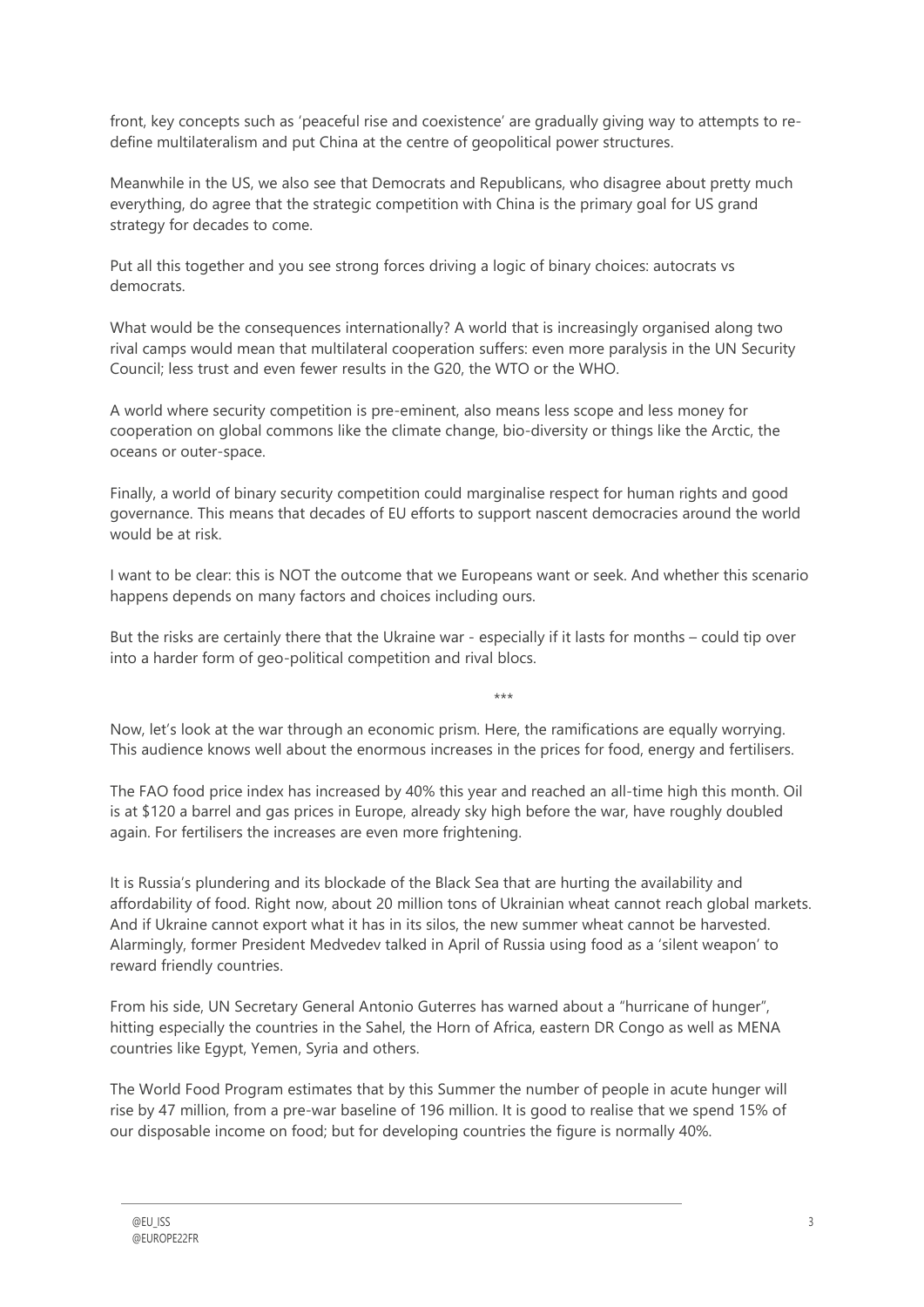All this is happening when the world has not recovered yet from a pandemic that had already deepened inequalities, within and between countries and overwhelmed the fiscal 'space' of many developing countries. With interest rates rising everywhere, the IMF warned that 60% of low-income countries are at risk of debt distress.

Faced with the choice of feeding their populations or paying their international creditors, many governments will opt for the former. Sri Lanka is in the middle of an economic crisis: it was the first country since the Russian invasion to default on its debts, but will not be the last.

If governments don't manage to handle the food and energy crisis this will inevitably affect social stability, security and create migratory pressures.

In other words, we risk facing a 'perfect storm', with geo-political and economic tensions rising and reinforcing each other. Put together this represents a major test for the capacity of governments to cope, individually and collectively.

As ever, the question is: what to do? Let me end with a few thoughts to open the debate and hear from colleagues.

• The longer the war lasts, the worse the global consequences will be. So the best way to avoid these worrying scenarios is to invest massively in ending the war as quickly as possible. Principally by enabling Ukraine to defeat the Russian aggression. This means keeping Ukraine militarily supplied and economically afloat. This the priority of all priorities.

\*\*\*

- On the risk of risk of the world splitting into two rival camps: we should be clear that our stance is about upholding the sovereign rights of all, not about "the West" against Russia or the Rest. A world where the illegal use of force is normalised is a dangerous world for all.
- We should certainly counter Russian and Chinese attempts to re-define core international principles and challenge the established rights of states and individuals. But it should be possible to do so without paralysing multilateral cooperation on the global commons – there is only one climate and somehow both China and Russia need to be part of the solution to prevent runaway climate change.
- We should be working not just with the 'already like-minded', but also with those 'hedgers' and 'swing states' that do not always or fully share our views. The UN votes in March were a telling sign: we need to find ways of cooperating and doing deals with a large number of states and people that are not 'like-minded' but not with Russia/China either…
- On the second set of risks, let me focus on the food crisis in particular. Here we need a response that matches the scale and urgency of the problem.
	- o Keep Ukraine producing/ and exporting as much as possible;
	- o Keep global markets open so avoid unilateral closures and 'food diplomacy';
	- o Adopt a Team Europe approach to scale up food security support, especially through the UN system.
- Last: we have to get better at getting our messages across. In the global battle of narratives, if you don't manage to tell your story, others will.